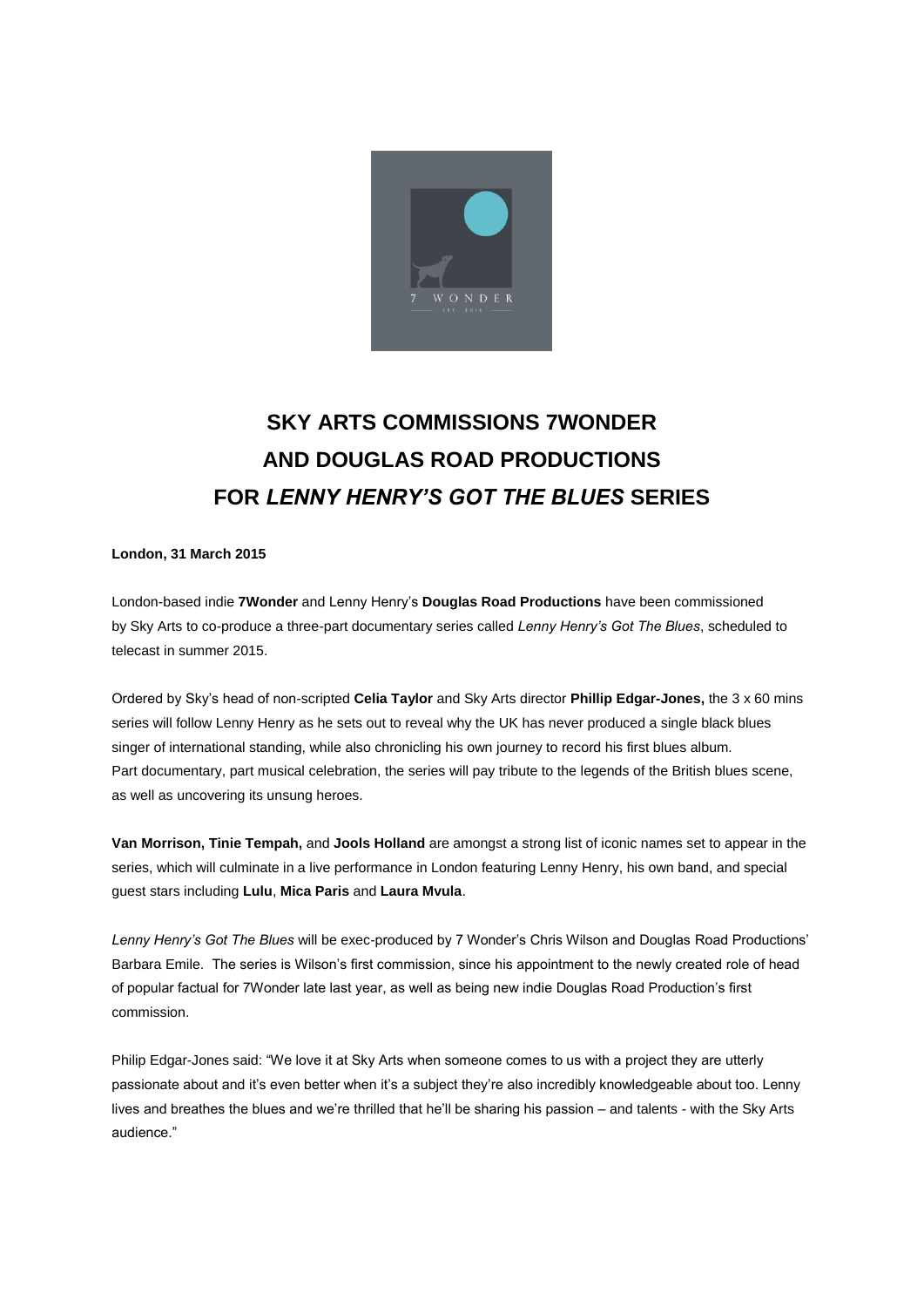Lenny Henry said: "This project means a whole heap to me. I have been listening to Blues music my entire life - Muddy Waters, BB King and Howling Wolf to name but three of the artistes I admire. Singing the blues is about singing from your soul (Van Morrison told me this so it must be true) and on my journey through the British blues experience, I'll talk to many of the movers and shakers of the UK blues scene , and discuss music, singing , race, sex, alcohol and all the rest. It's going to be wild!"

Chris Wilson added: "This is really an irresistible project, bringing together Lenny's fierce intelligence and passion for music, his power as a performer, a roster of British music's biggest names, and a fascinating and previously untold musical story. It's the kind of popular, intelligent, high-quality television we hope will become a hallmark of 7Wonder."

The project began in 2014, when Lenny's love of the blues prompted him to put together a band — Lenny Henry's Blackacre Road – for a series of studio sessions. As a talented singer and a natural performer, Lenny wanted to see if he could master a musical style to which he had always felt emotionally and vocally drawn. As the sessions progressed, Henry's interest in the story of the blues, particularly in Britain, began to grow.

The three-part series will include intimate, original footage of Lenny and the band rehearsing and recording in the studio, alongside a documentary strand in which Lenny adds his own perspective to the story of British blues, before performing an exclusive session in front of a live audience.

Elizabeth Dobson is the Series Producer and Director for 7Wonder and Richard Ackerman will be the Executive Producer for Sky Arts.

7 Wonder is a joint venture between the Seven Network, Australia's most-watched broadcast television platform and Alexandra Fraser, Liza Abbott and Simon Ellse.

## **About 7 Wonder:**

Launched in the Spring of 2014 7 Wonder is committed to collaborating with the best talent, on and off-screen, to deliver quality, bespoke and beautifully executed content across all non-scripted genres.

## **About Seven Network**

Seven is Australia's most-watched broadcast television platform. Seven – with three broadcast channels, Seven, 7TWO and 7mate - continues to lead in primetime, building on its market-leading performance over the past eight years. The network also dominates across breakfast and morning television. The network is expanding its presence in media, driving its leadership in the creation of content and delivering that content anywhere, anytime to the biggest audiences.

The company is expanding its presence in the further delivery of its video and publishing content beyond its three digital broadcast channels and across an array of platforms, including Hybrid Broadband Broadcast Television. Seven is also expanding into SVOD with Presto, a joint venture with Foxtel in Australia.